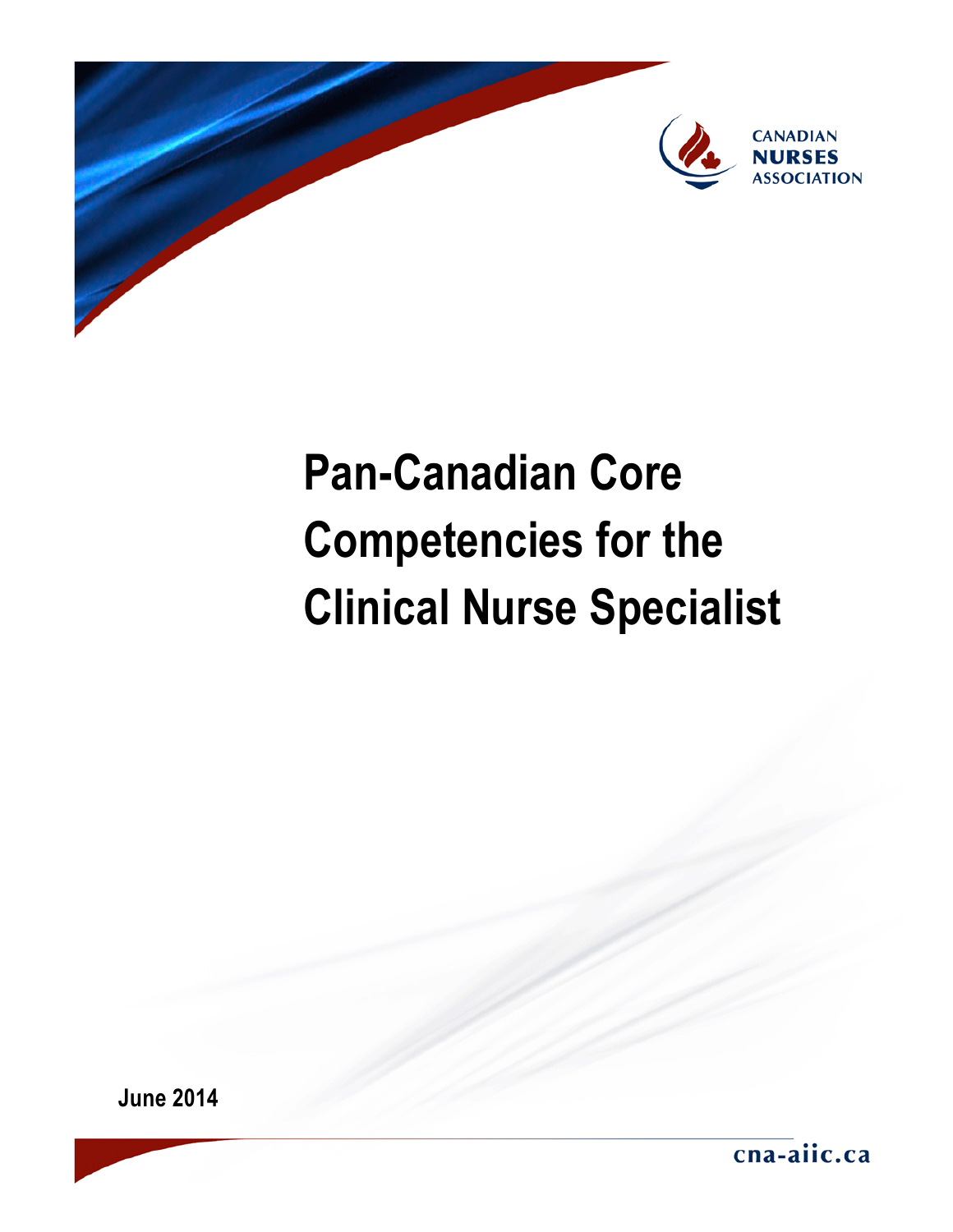All rights reserved. No part of this document may be reproduced, stored in a retrieval system, or transcribed, in any form or by any means, electronic, mechanical, photocopying, recording, or otherwise, without written permission of the publisher.

> © Canadian Nurses Association 50 Driveway Ottawa, ON K2P 1E2

Tel.: 613-237-2133 or 1-800-361-8404 Fax: 613-237-3520 Website: [www.cna-aiic.ca](http://www.cna-aiic.ca/)

ISBN: 978-1-55119-420-2

June 2014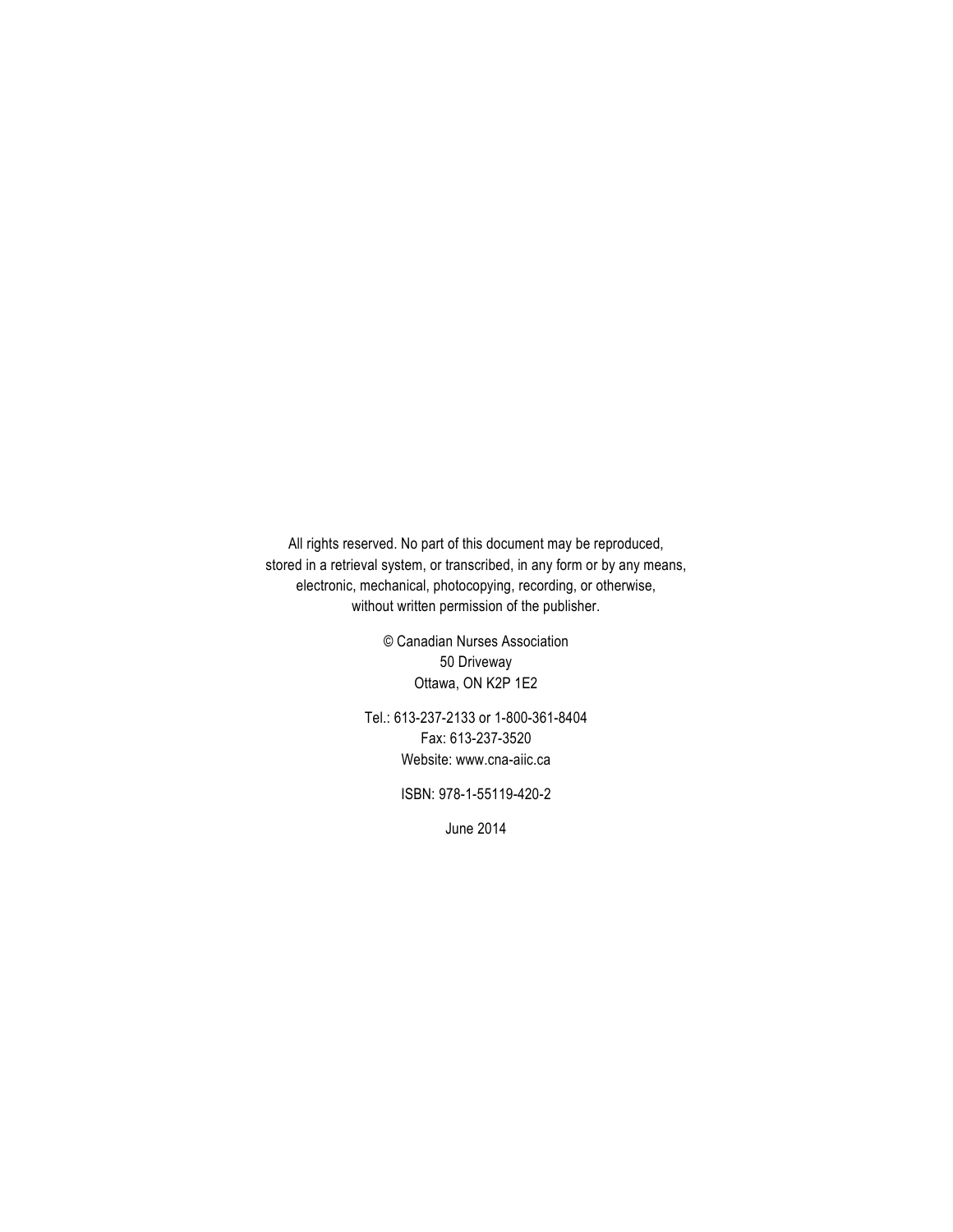## **TABLE OF CONTENTS**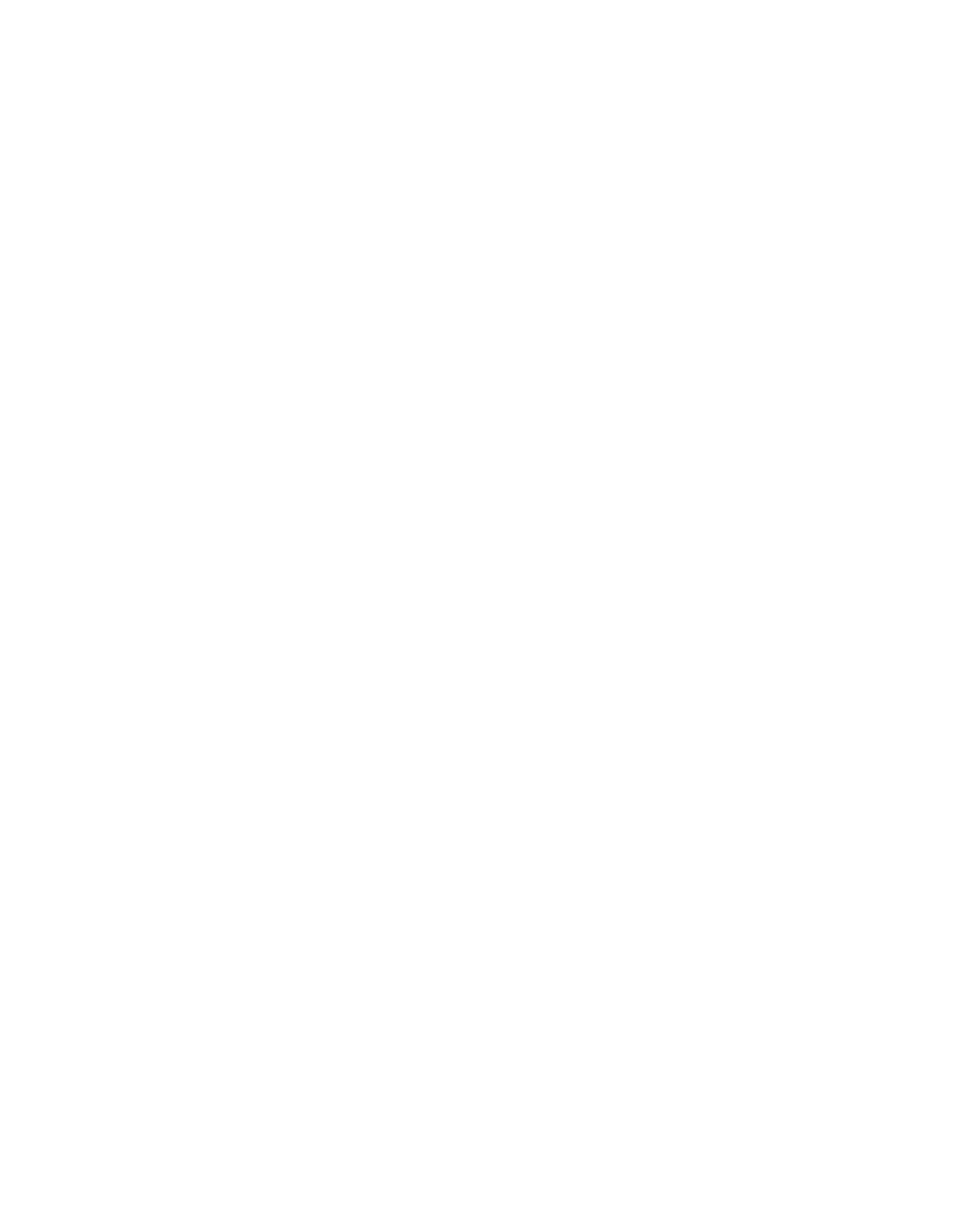## **INTRODUCTION**

This foundational document, developed by the Canadian Nurses Association (CNA), clearly articulates the core competencies of the clinical nurse specialist (CNS). This document was created to reflect the diversity of specialty areas and practice environments in which CNSs work, and to support evolution of the CNS role to meet the changing needs of patients and the Canadian health-care system. Its purpose is to:

- promote clarity of the CNS role,
- facilitate the understanding and highlight the importance of the CNS role for improving health and the delivery of health-care services,
- guide the development of CNS education curricula and outcomes,
- support CNSs in advancing their practice, and
- support employers who are implementing CNS roles in their organizations.

## **THE CLINICAL NURSE SPECIALIST**

This advanced practice role involves analyzing, synthesizing and applying nursing knowledge, theory and research evidence to foster system-wide changes and advance nursing care and the profession as a whole (CNA, 2008).

The CNS is a registered nurse who holds a graduate degree in nursing and has a high level of expertise in a clinical specialty. Areas of specialization may focus on expertise related to a specific population, a practice setting, a disease or subspecialty, a type of care or a type of health problem. The CNS improves client, population and health system outcomes by integrating knowledge, skills and expertise in clinical care, research, leadership, consultation, education and collaboration.

The CNS role can change in response to the dynamic needs of clients, nursing staff and practice settings, the changing strategic directions of the organization, and the economic and policy priorities of health-care funders and ministries of health. Despite role variability, all CNS work is aimed at ensuring safety, quality of care and positive health outcomes.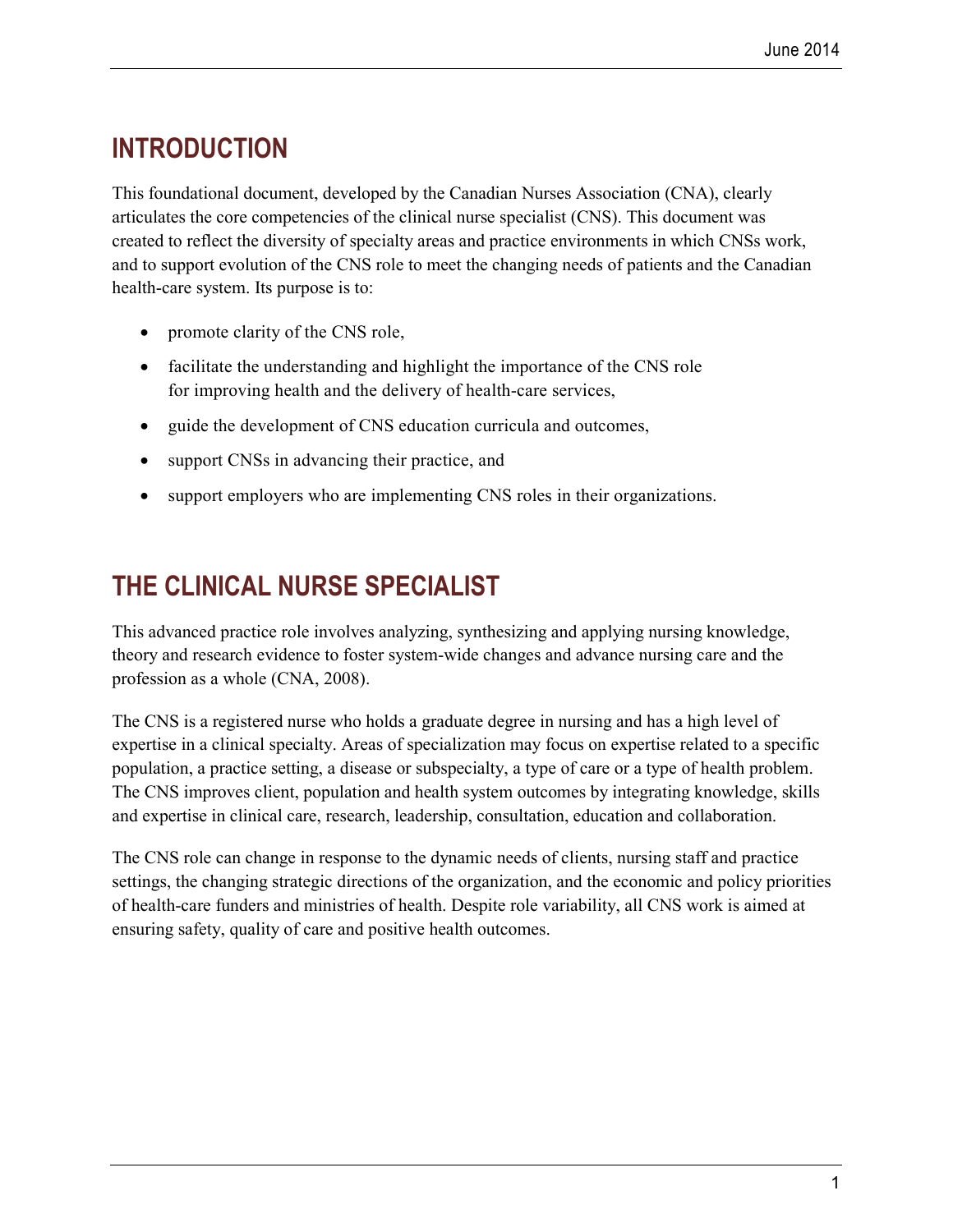## **HOW THE CNS INFLUENCES CARE**

Most notably, the CNS influences care at the client level, within the practice setting and at the organizational/systems level.

#### **Influence at the client level**

The CNS works with clients of varying age, race, gender, language, education, culture, socio-economic background, religion and sexual orientation. Clients are often from vulnerable populations and have acute and/or chronic conditions. The CNS supports direct client care by:

- assessing and managing risks and complications,
- providing the rapeutic interventions,
- planning and coordinating care,
- monitoring and evaluating outcomes, and
- advocating for health and social services that best meet the client's needs.

Further, the CNS provides consultation and specialized care, especially for individuals with complex health conditions (Canadian Centre for Advanced Practice Nursing Research [CCAPNR], 2012).

#### **Influence within the practice setting**

The CNS works with other nurses to promote excellence in nursing practice by:

- leading quality improvement initiatives,
- designing and implementing evidence-based policies and practices, and
- supporting nurses and other health-care professionals to use best practice guidelines.

He or she also supports his or her nursing colleagues by providing mentorship and working to improve nursing recruitment and retention.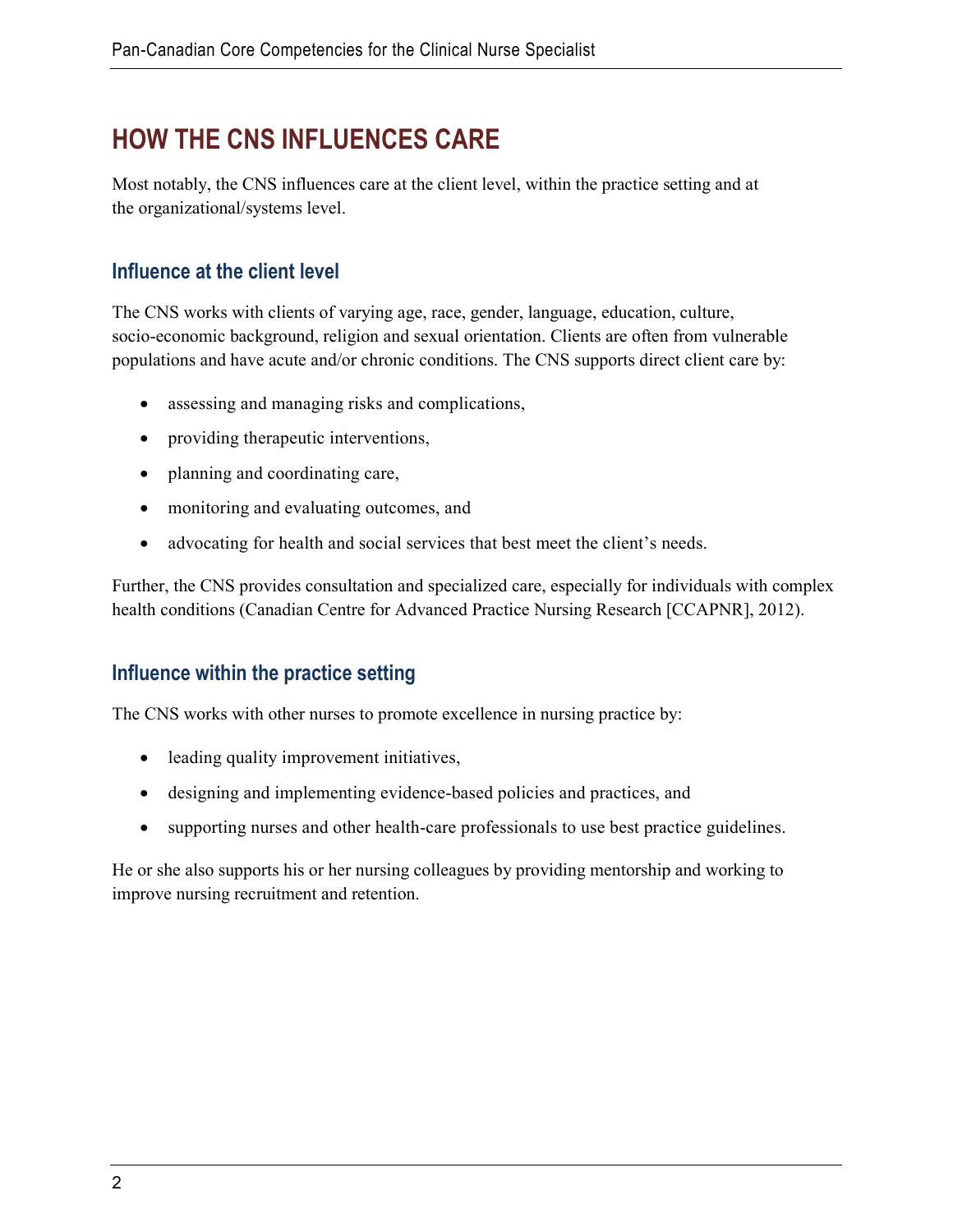#### **Influence at the organizational/systems level**

The CNS works with managers, educators, policy-makers, administrative decision-makers, regulators and other health professionals to improve the quality and safety of client care. The CNS may also lead initiatives to improve the quality of care at an organizational, provincial and/or national level.

At the systems level, the CNS can play an instrumental role in reducing costs associated with the provision of acute health-care services. For example, CNSs can reduce the lengths of hospital stays by promoting the use of evidence-based interventions to prevent adverse events and reduce complications. Lengths of hospital stays can also be reduced through CNS interventions to better prepare clients and their families for discharge and to strengthen client self-care abilities. Further, readmission to hospital and emergency department visits can be avoided through ongoing assessment, early detection and management of client health problems, care coordination and referral to appropriate community services (CCAPNR, 2012).

## **OVERVIEW AND ASSUMPTIONS**

The CNS competencies expand upon the competencies required of a registered nurse (RN) and reflect advanced nursing practice by remaining consistent with and building upon CNA's *Advanced Nursing Practice: A National Framework* (2008) and by articulating competencies specific to the CNS role. The core competencies in this framework are grouped into four categories:

- 1. Clinical care
- 2. System leadership
- 3. Advancement of nursing practice
- 4. Evaluation and research

In developing the core competencies, a number of assumptions were made. Interpretation of the competencies requires an understanding of these assumptions — in fact, it is essential to the understanding of how these competencies may be applied to CNS practice in all roles and settings and to a particular client population or practice environment.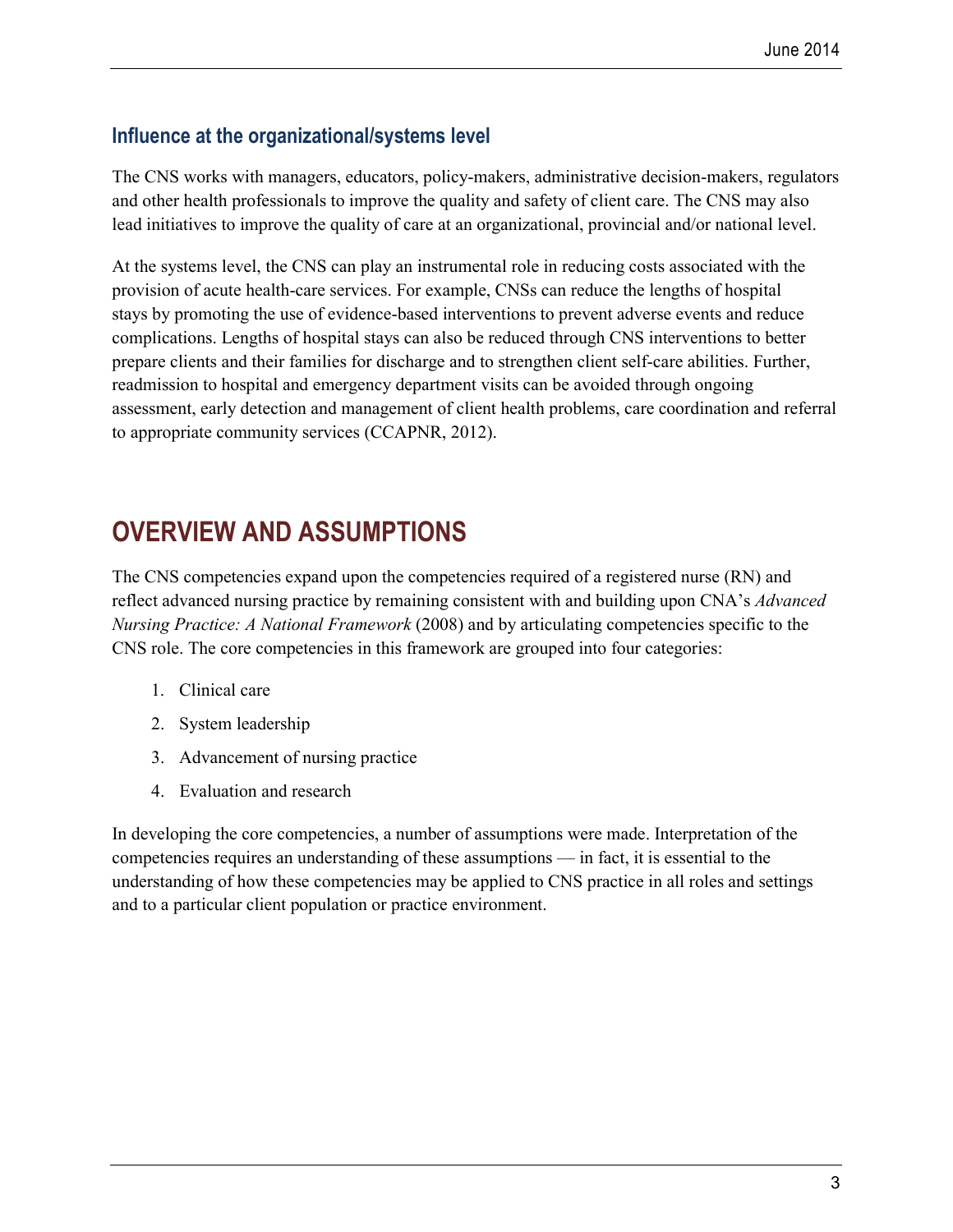#### **Assumptions**

- 1. The CNS uses systematic approaches to retrieve, critically appraise, apply and translate research knowledge into practical information for clients, family members, nurses, other health-care providers, health-care decision-makers and policy-makers.
- 2. CNS practice encompasses and builds on the professional role and scope of practice of the RN to assess and manage complex health-care issues and support innovation to improve the delivery of nursing and health care.
- 3. Direct and indirect care are the core components of CNS practice.
- 4. Graduate nursing education is essential for operationalizing all areas of CNS practice across diverse practice settings and client populations.
- 5. CNS practice is grounded in client-centered care.
- 6. The CNS identifies, initiates and leads clinical therapeutic and health service interventions that result in beneficial short, intermediate and/or long-term outcomes for clients and family members, nurses and other providers, organizations and the health-care system.
- 7. The integration of the CNS role in the health-care delivery system is essential for the development and evolution of professional practice environments that support high-quality nursing care.
- 8. The CNS role helps to improve quality of care, achieve better health outcomes, avoid unnecessary costs through prevention of adverse events and complications, and reduce acute health-care costs through more efficient models of delivery.
- 9. The CNS is an autonomous practitioner who collaborates with clients and other providers as a member of the interprofessional health-care team to deliver high-quality client care.
- 10. The CNS understands and influences provincial/territorial, federal and socio-political issues and the impact of these issues on health services and healthy public policy.
- 11. The CNS works through an advanced nursing practice lens and has knowledge, skills and abilities achieved through graduate education and practice experience.

To further ensure understanding of the competencies, a glossary of key terms is provided at the end of this document.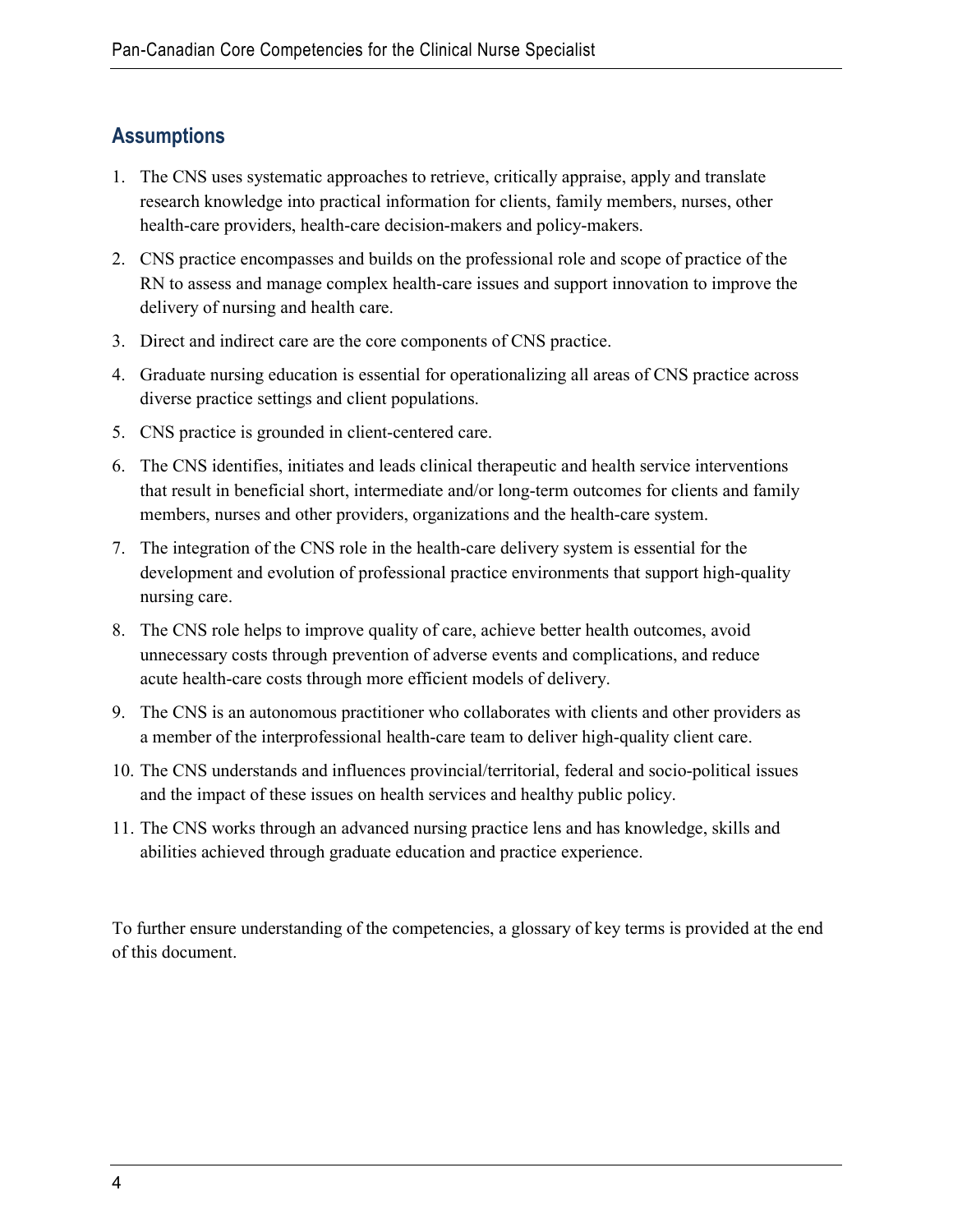## **COMPETENCIES**

#### **1. Clinical care competencies**

The CNS is an independent practitioner within his or her role or identified scope of practice who uses advanced clinical judgments to assess, intervene and evaluate the clients he or she serves. The CNS uses advanced and expert knowledge, skills and abilities to develop, coordinate and evaluate a collaborative plan of care for highly complex and unpredictable clinical situations with the focus on optimizing health and quality of life for the client. The CNS provides direct and indirect care on the basis of his or her specialty knowledge, practice context and specialty area.

| <b>Competency Statement</b>    |                                                                                                                                                                                                                 |  |
|--------------------------------|-----------------------------------------------------------------------------------------------------------------------------------------------------------------------------------------------------------------|--|
| The clinical nurse specialist: |                                                                                                                                                                                                                 |  |
| 1.                             | Conducts comprehensive in-depth assessments using advanced nursing knowledge and skills for<br>specific clients, nursing practice situations or systems.                                                        |  |
| 2.                             | Collects data about the context and etiology of conditions that are amenable to CNS interventions.                                                                                                              |  |
| 3.                             | Analyzes the complex interaction of sociological, psychological and physiological processes, determinants<br>of health and clients' lived experiences to develop, implement, evaluate and revise plans of care. |  |
| 4.                             | Differentiates actual or potential risks to client safety, autonomy and quality of care on the basis of<br>assessment and client/population validation.                                                         |  |
| 5 <sub>1</sub>                 | Analyzes patterns of client responses and needs within a complex population and develops strategies<br>to create unit-based, organization-based and system-based changes to optimize health-care outcomes.      |  |
| 6.                             | Synthesizes the assessment data using advanced knowledge, experience, critical thinking, clinical inquiry<br>and clinical judgment to develop a plan of care.                                                   |  |
| 7.                             | Designs care plans for clients with highly complex and often unpredictable needs.                                                                                                                               |  |
| 8.                             | Uses clinical inquiry to identify the need for reassessment, match intervention to etiology and choose<br>appropriate methods to evaluate outcomes.                                                             |  |
| 9.                             | Uses a variety of communication and counselling techniques applicable to specific and highly complex<br>and often unpredictable clinical and team situations.                                                   |  |
| 10.                            | Provides consultations in highly complex and often unpredictable clinical situations that require advanced<br>specialized knowledge and skills.                                                                 |  |
| 11.                            | Measures indicators such as quality of life, client safety, timeliness, effectiveness, efficiency, efficacy,<br>client-centred care, cost effectiveness and appropriateness on a continuous basis.              |  |
| 12.                            | Facilitates knowledge translation in a clinical setting to support the care plan in highly complex and<br>often unpredictable situations.                                                                       |  |
| 13.                            | Collaborates with clients and appropriate interprofessional team members within the clinical area to achieve<br>optimal health outcomes.                                                                        |  |
| 14.                            | Advocates for client-centred care to meet their needs in highly complex and often unpredictable situations.                                                                                                     |  |
| 15.                            | Coordinates health care to facilitate safe and seamless transitions among points of care in highly complex<br>and often unpredictable situations.                                                               |  |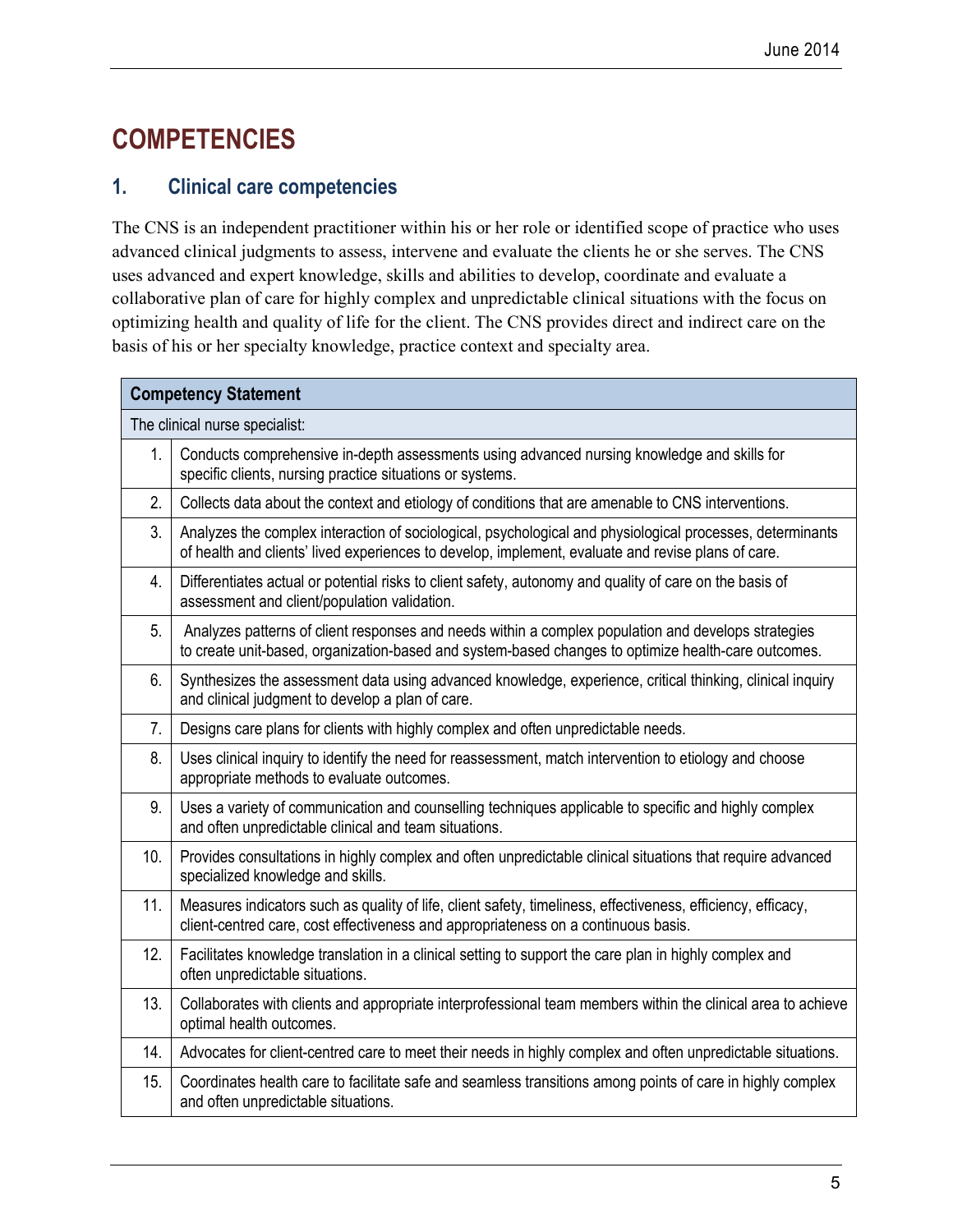#### **2. Systems leadership competencies**

The CNS is a nursing leader. Systems leadership includes the ability to manage change and influence clinical practice and political processes both within and across systems, including advocating for and promoting the importance of access to care and advanced nursing services, to clients, nurses, other health professionals, the public, legislators and policy-makers (CNA, 2008).

| <b>Competency Statement</b>    |                                                                                                                                                                                                         |  |
|--------------------------------|---------------------------------------------------------------------------------------------------------------------------------------------------------------------------------------------------------|--|
| The clinical nurse specialist: |                                                                                                                                                                                                         |  |
| 1.                             | Facilitates interprofessional collaboration, internally and externally to the organization, to achieve desired<br>client outcomes.                                                                      |  |
| 2.                             | Leads the development and implementation of<br>standards of nursing practice,<br>practice guidelines,<br>education strategies,<br>quality management,<br>research initiatives, and/or<br>system change. |  |
| 3.                             | Critically analyzes socio-political, demographic and economic issues, trends and policies and contributes<br>to the political process to influence change for optimizing health outcomes.               |  |
| 4.                             | Integrates knowledge of clients' perspective during policy development and planning.                                                                                                                    |  |
| 5.                             | Leads initiatives to promote professional growth, continuous learning and collaborative practices of nurses<br>and other members of the health-care team to ensure client safety and quality of care.   |  |
| 6.                             | Fosters an organizational culture of learning, quality and safety through preceptorship, role modelling,<br>mentorship and coaching of nurses, other members of the health-care team and students.      |  |
| 7.                             | Applies knowledge of existing resources and the cost effectiveness of interventions to inform resource<br>decisions at the practice setting, organizational and system levels.                          |  |
| 8.                             | Implements strategies to achieve the intended nurse-sensitive client outcomes for a defined population.                                                                                                 |  |
| 9.                             | Leads the implementation and integration of the CNS role within the health-care team, organization<br>and broader health system.                                                                        |  |
| 10.                            | Applies advanced nursing knowledge and skills to communicate, negotiate and build coalitions<br>to manage change and resolve conflict.                                                                  |  |
| 11.                            | Negotiates complex relationships at the individual, practice setting and organizational levels with the goal<br>of optimizing client outcomes.                                                          |  |
| 12.                            | Recognizes potential and existing gaps in clinical care to influence client and organizational decision-<br>making and change.                                                                          |  |
| 13.                            | Anticipates future changes (e.g., needs related to technology, systems, professional development)<br>and recommends and implements appropriate actions.                                                 |  |
| 14.                            | Identifies needs and advocates for the necessary human, material and organizational system resources<br>for safe client care.                                                                           |  |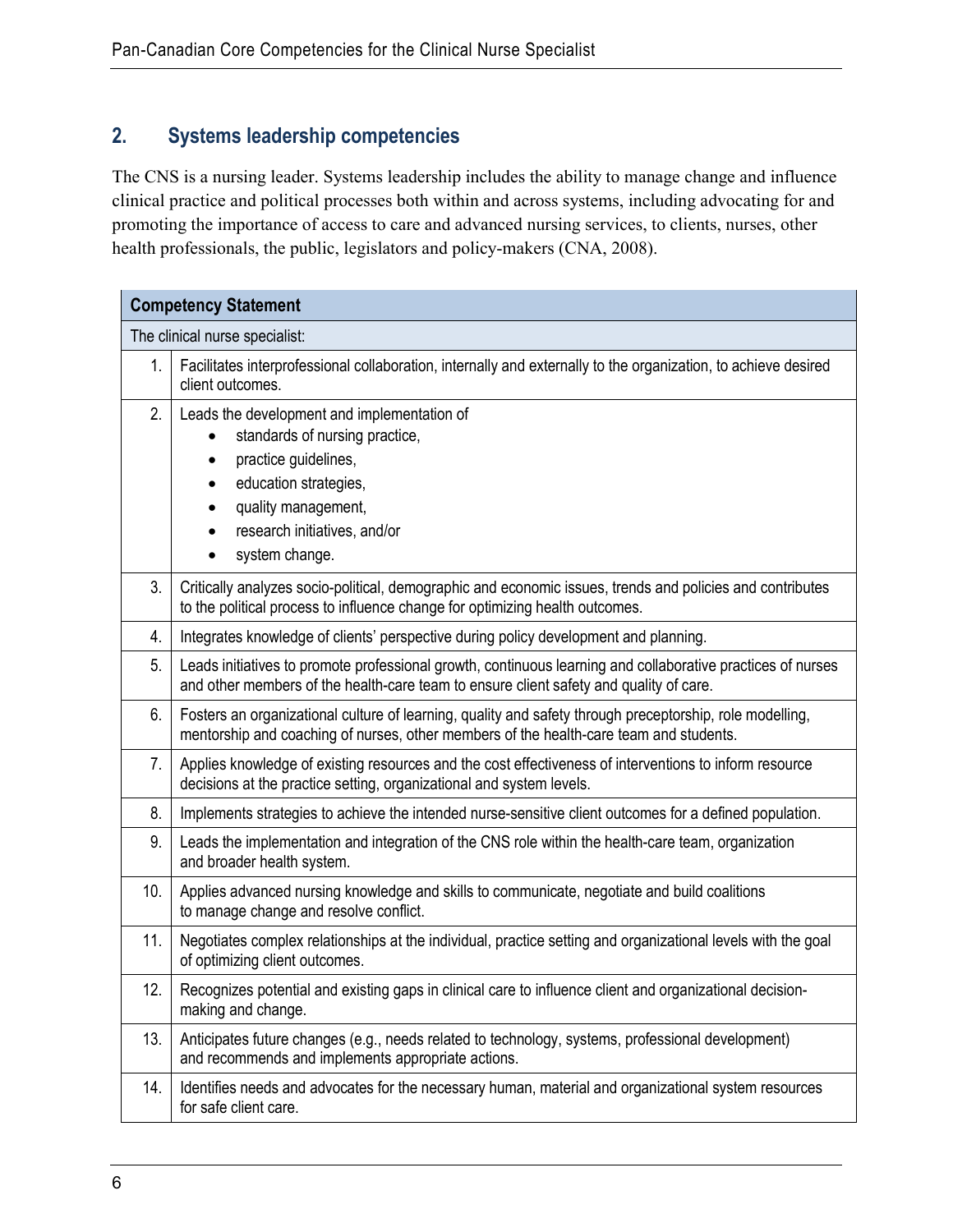| <b>Competency Statement</b>    |                                                                                                                                                      |  |
|--------------------------------|------------------------------------------------------------------------------------------------------------------------------------------------------|--|
| The clinical nurse specialist: |                                                                                                                                                      |  |
| 15.                            | Develops and leads strategies to promote the uptake of evidence-informed practices to optimize identified<br>client outcomes.                        |  |
| 16.                            | Participates in key quality and safety initiatives with both internal and external stakeholders<br>from the micro to the macro level and vice versa. |  |
| 17.                            | Evaluates gaps and operational issues at the organizational and community levels to contribute to the<br>development of innovative solutions.        |  |
| 18.                            | Collaborates in the development of strategic program planning and evaluation to foster innovative care<br>for specific client populations.           |  |

#### **3. Advancement of nursing practice competencies**

The CNS leads and fosters the professional development of RNs and nursing practice to maximize the scope and depth of practice leading to optimal client outcomes.

| <b>Competency Statement</b>    |                                                                                                                                                                         |  |
|--------------------------------|-------------------------------------------------------------------------------------------------------------------------------------------------------------------------|--|
| The clinical nurse specialist: |                                                                                                                                                                         |  |
| 1.                             | Models professionalism and accountability in all interactions within the health-care team.                                                                              |  |
| 2.                             | Advocates for and implements change to create safe and healthy workplace environments.                                                                                  |  |
| 3.                             | Advocates for and implements changes that optimize the development of RNs in their roles.                                                                               |  |
| 4.                             | Evaluates nursing practice against established benchmarks and evidence-informed practice standards.                                                                     |  |
| 5.                             | Engages in reflective practice to ensure that professional standards of practice are met.                                                                               |  |
| 6.                             | Improves nursing practice through mentoring, role modelling, consultation and education.                                                                                |  |
| 7.                             | Incorporates knowledge from continuous learning to inform, evaluate and advance nursing practice.                                                                       |  |
| 8.                             | Disseminates knowledge from continuous learning to advance practice at the local, regional and<br>national level.                                                       |  |
| 9.                             | Promotes the role of the CNS through involvement in academic pursuits, professional associations and<br>special-interest groups.                                        |  |
| 10.                            | Builds capacity and succession planning by mentoring RNs to pursue graduates studies with a focus on<br>acquiring CNS competencies.                                     |  |
| 11.                            | Promotes the role and the relevance of the CNS to educators, policy-makers, administrative decision-<br>makers, regulators, other health-care providers and the public. |  |
| 12.                            | Identifies and develops indicators for measuring and evaluating the CNS role.                                                                                           |  |
| 13.                            | Promotes ethical nursing practice through the development of strong moral climates in the practice setting.                                                             |  |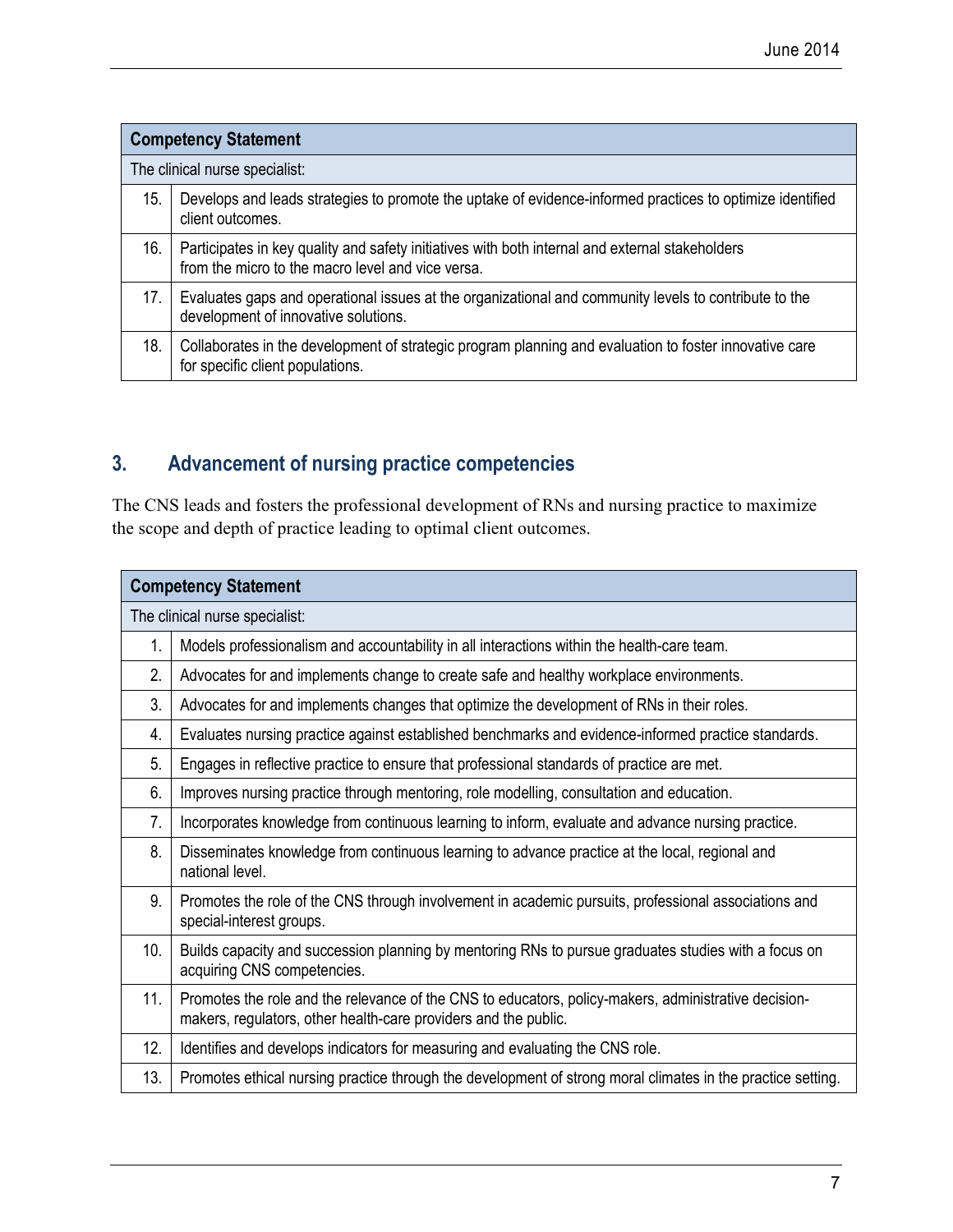#### **4. Evaluation and research competencies**

As a knowledge translator, the CNS searches for, critiques, interprets, synthesizes, uses and disseminates evidence in clinical practice and for quality improvement and client safety initiatives. Development and evaluation of programs and services at various levels are often driving factors behind the CNS practice. The CNS acts either as an investigator or as a collaborator with other members of the health-care team or community to identify, conduct and support research that enhances or benefits nursing practice (CNA, 2008).

| <b>Competency Statement</b>    |                                                                                                                                                                  |  |
|--------------------------------|------------------------------------------------------------------------------------------------------------------------------------------------------------------|--|
| The clinical nurse specialist: |                                                                                                                                                                  |  |
| 1.                             | Evaluates and critiques current practice against best available evidence/benchmarks.                                                                             |  |
| 2.                             | Evaluates the need for practice improvement to promote safe, effective and reliable care that has a<br>positive impact on client and system outcomes.            |  |
| 3.                             | Uses systematic approaches to redesign care delivery to promote safe, effective and reliable care that<br>has a positive impact on client and system outcomes.   |  |
| 4.                             | Uses research and outcome data to formulate, evaluate and/or revise policies, procedures, protocols,<br>client-specific programs and client standards of care.   |  |
| 5.                             | Addresses identified research practice gaps and opportunities through the use of relevant evidence in<br>practice.                                               |  |
| 6.                             | Integrates new evidence into the practice setting and with specific client populations.                                                                          |  |
| 7.                             | Ensures that ethical standards are promoted and maintained in the practice environment when research<br>and quality improvement initiatives are being conducted. |  |
| 8.                             | Implements and evaluates quality management processes.                                                                                                           |  |
| 9.                             | Identifies and incorporates relevant data needed for quality management.                                                                                         |  |
| 10.                            | Uses research principles to answer clinical questions to address the quality of client outcomes.                                                                 |  |
| 11.                            | Uses a wide range of strategies to encourage health-care teams to engage in clinical inquiry.                                                                    |  |
| 12.                            | Leads and participates in research initiatives that facilitate the generation of new evidence.                                                                   |  |
| 13.                            | Participates in outcome evaluation of nurse-sensitive indicators.                                                                                                |  |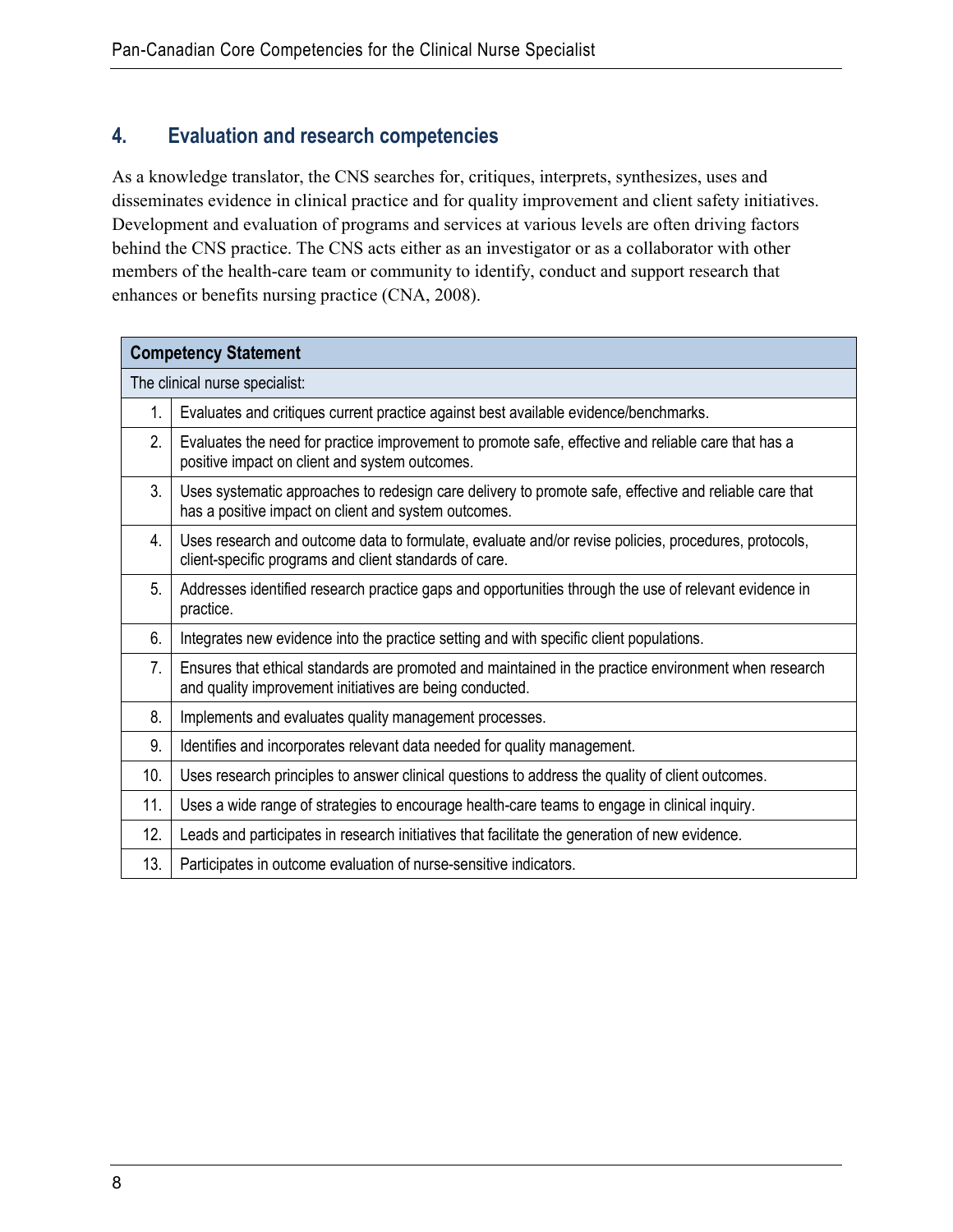### **GLOSSARY**

- **advanced nursing practice.** An "umbrella term describing an advanced level of clinical nursing practice that maximizes the use of graduate nursing educational preparation, in-depth nursing knowledge and expertise in meeting the health needs of individuals, families, groups, communities and populations. It involves analyzing and synthesizing knowledge; understanding, interpreting and applying nursing theory and research evidence; and developing and advancing nursing knowledge and the profession as a whole" (CNA, 2008, p. ii). In Canada, the nurse practitioner and clinical nurse specialist are considered advanced practice nursing roles.
- **advocate.** Actively supporting, protecting and safeguarding a client's rights and interests; supporting others in speaking for themselves; or speaking on behalf of those who cannot speak for themselves.
- **autonomous.** The "ability to make decisions and the freedom to act independently, in accordance with a registered nurse's professional knowledge, competence and authority" (College of Registered Nurses of Nova Scotia, 2012, p. 14).
- **client.** The recipient of care; may be an individual, family, group, entire community or population.
- **competencies.** The specific knowledge, skills and personal attributes required for a CNS to practise safely and ethically in a designated role and setting.
- **core competencies.** The repertoire of measurable skills, knowledge and abilities required by the CNS throughout his or her career.
- **direct care.** Nursing services that require direct interaction between the health-care provider and the patient to promote health or well-being and improve quality of life.
- **etiology.** The cause, set of causes or manner of causation of a disease or condition.
- **health.** A "state of complete physical, mental [spiritual] and social well-being and not merely the absence of disease or infirmity" (World Health Organization, 1946, p. 1).
- **holistic care.** A system of comprehensive or total client care that considers the physical, emotional, social, cognitive, economic, sexual and spiritual needs of the person, his or her response to illness and the effect of the illness on the person's ability to meet self-care needs.
- **indirect care.** Nursing services that influence patient care but do not require direct interaction between the health-care provider and the patient. At the CNS level those may include developing evidence-based guidelines or protocols for care (Tracy, 2008).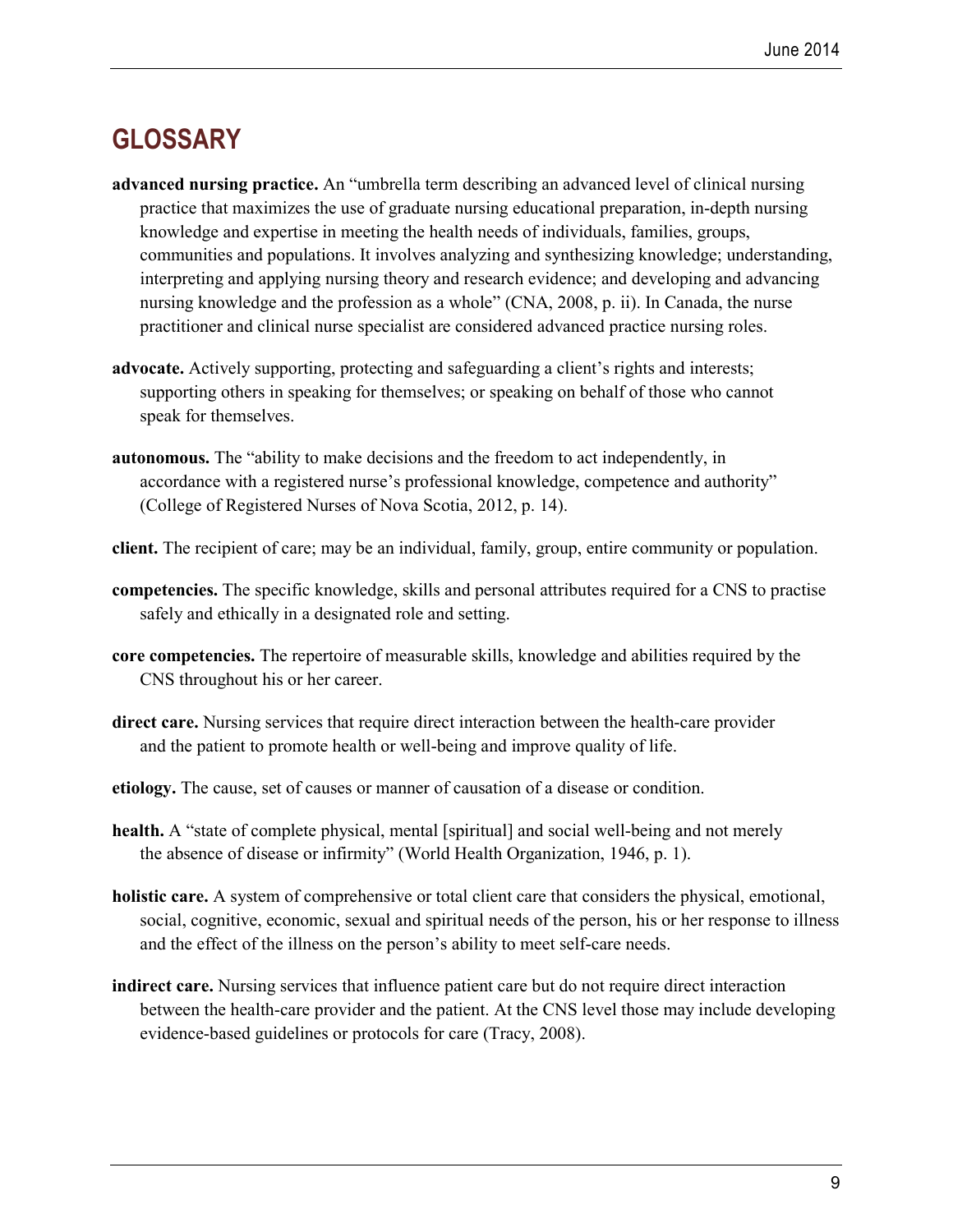**nurse-sensitive outcomes.** "Expected changes that reflect nursing care or care rendered in collaboration with other healthcare providers" (National CNS Competency Task Force, 2008, p. 16).

**plan of care.** A document that outlines the [nursing care](http://en.wikipedia.org/wiki/Nursing_care) to be provided to a client. It is a set of actions the [nurse](http://en.wikipedia.org/wiki/Nurse) will implement to resolve/support [nursing diagnoses](http://en.wikipedia.org/wiki/Nursing_diagnoses) identified by client-centred care. Client-centred care is an "approach in which clients are viewed as whole persons; it is not merely about delivering services where the client is located. Client centred care involves advocacy, empowerment, and respecting the client's autonomy, voice, self-determination, and participation in decision-making" (Registered Nurses' Association of Ontario, 2002, p. 12).

**quality management.** An umbrella term that incorporates quality improvement, quality assurance, risk management quality control and utilization management (Canadian Healthcare Association, 2013).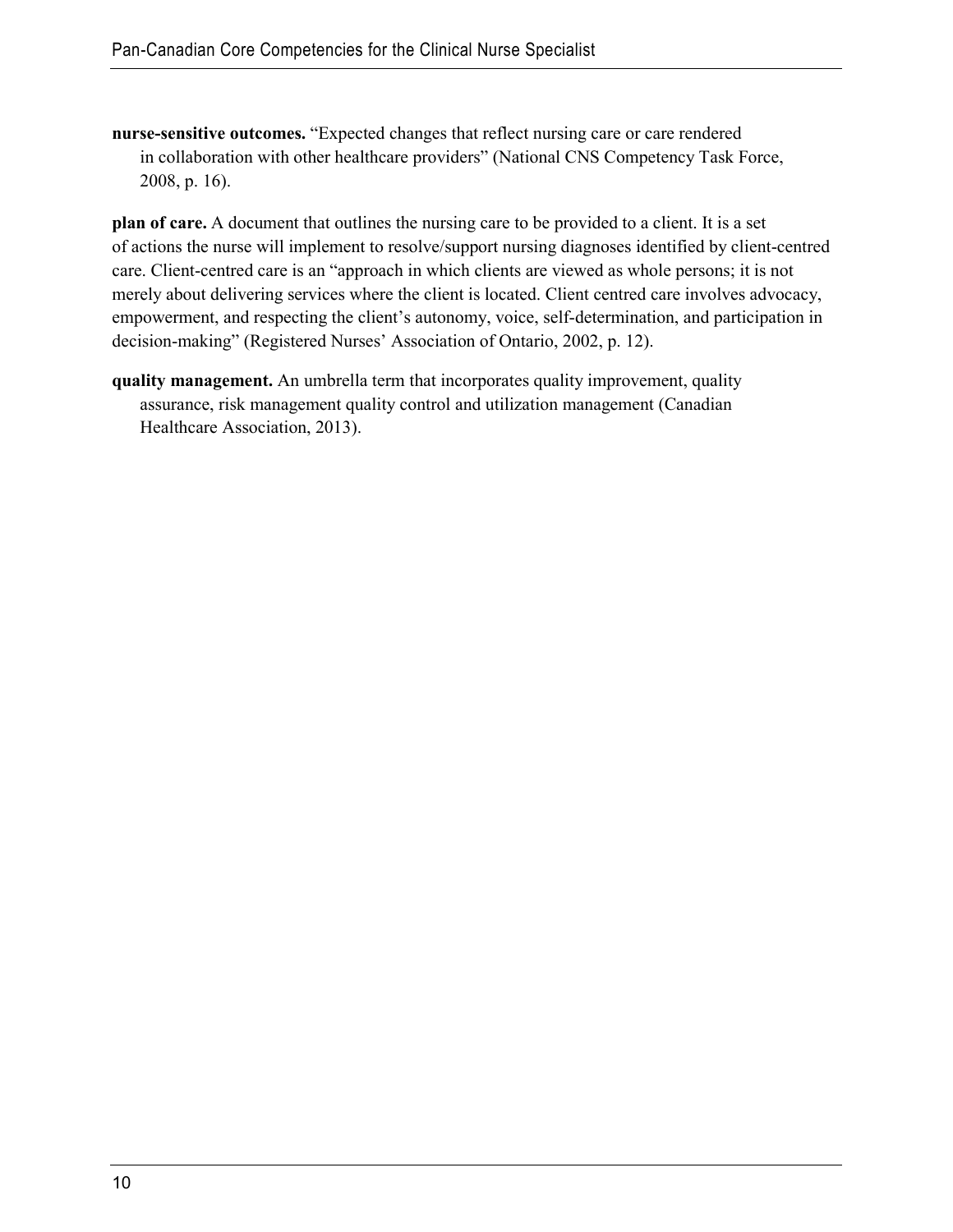## **REFERENCES**

Canadian Centre for Advanced Practice Nursing Research. (2012). *The clinical nurse specialist: getting a good return on healthcare investment* [Briefing note]. Retrieved from [http://international.aanp.org/pdf/CNS\\_EN.pdf](http://international.aanp.org/pdf/CNS_EN.pdf) 

Canadian Healthcare Association. (2013). *Guide to Canadian healthcare facilities, Volume 20*. Ottawa: Author.

Canadian Nurses Association. (2008). *Advanced nursing practice: A national framework*. Ottawa: Author.

Canadian Nurses Association. (2012). *Strengthening the role of the clinical nurse specialist in Canada* [Background paper]. Ottawa: Author.

College of Registered Nurses of Nova Scotia. (2013). *Standards of practice for registered nurses.* Retrieved from [http://www.crnns.ca/default.asp?id=190&sfield=content.id&search=6884&mn=414.](http://www.crnns.ca/default.asp?id=190&sfield=content.id&search=6884&mn=414)1116.1124.2336 3.23376

National CNS Competency Task Force. (2008). *Clinical nurse specialist core competencies: Executive summary, 2006-2008*. Retrieved from [http://www.nursingcertification.org/pdf/Exec%20Summary%20-](http://www.nursingcertification.org/pdf/Exec%20Summary%20-%20Core%20CNS%20Competencies.pdf) [%20Core%20CNS%20Competencies.pdf](http://www.nursingcertification.org/pdf/Exec%20Summary%20-%20Core%20CNS%20Competencies.pdf)

Registered Nurses' Association of Ontario. (2002). *Client centred care.* Retrieved from [http://rnao.ca/sites/rnao-ca/files/Client\\_Centred\\_Care\\_0.pdf](http://rnao.ca/sites/rnao-ca/files/Client_Centred_Care_0.pdf)

Tracy, M. F. (2008). Direct clinical practice. In Hamric, A. B., Spross, J. A., & Hanson, C. M. *Advanced practice nursing: An integrative approach* (4th ed.) (pp. 123-152). St. Louis: Elsevier.

World Health Organization. (1946). *Preamble to the Constitution of the World Health Organization as adopted by the International Health Conference, New York, June 19-22, 1946*. Retrieved from <http://www.who.int/about/definition/en/print.html>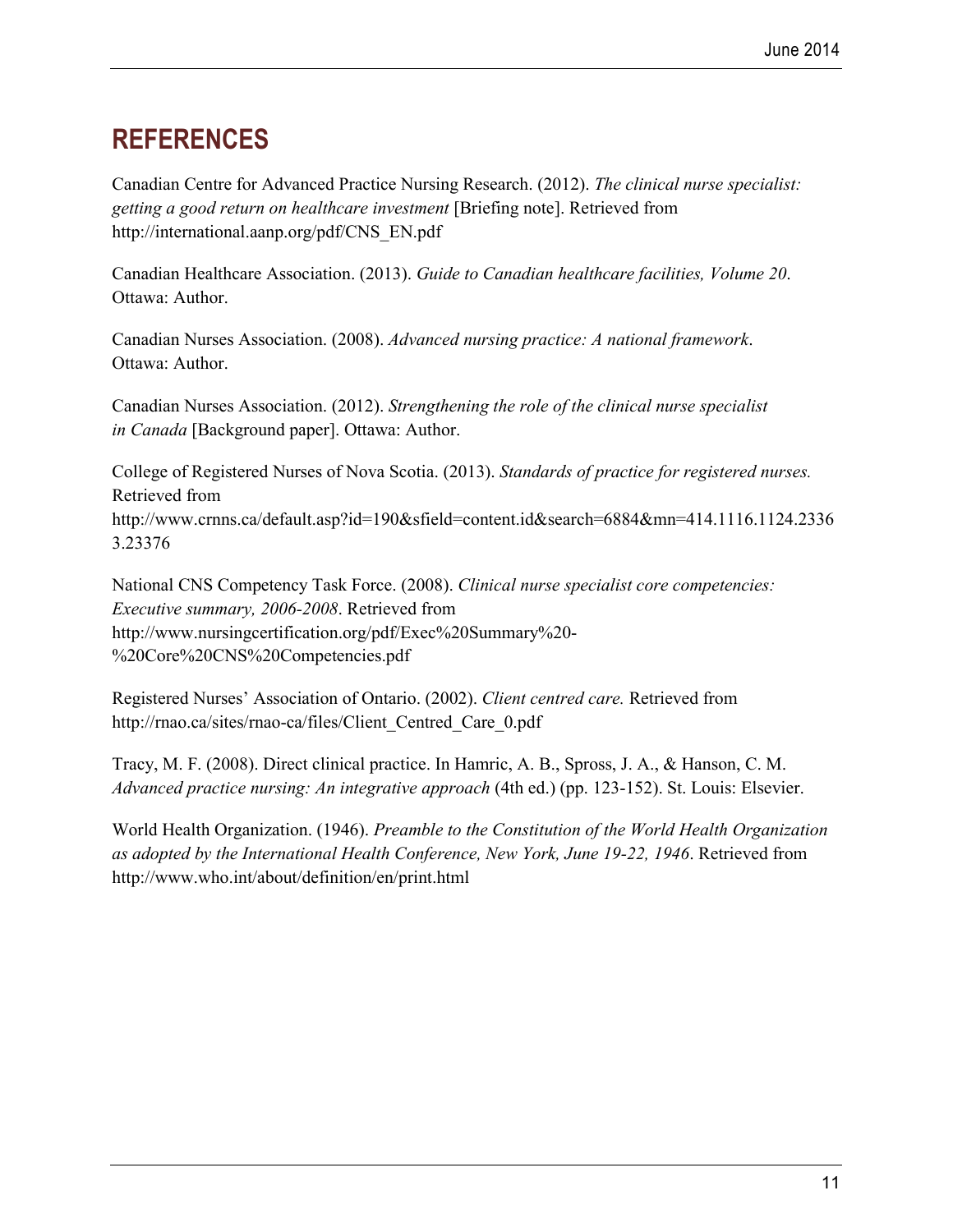## **APPENDIX A. METHODOLOGY**

The Pan-Canadian Core Competencies for the Clinical Nurse Specialist will be meaningful to practitioners and those who want to learn more about the role of the CNS. It was created, reviewed and validated using an evidenced-informed approach to competency development. The process relied heavily on the expertise of a diverse group of clinical nurse specialists from across the Canada, who were part of the more than 125 stakeholders involved.

There were five phases of development. During Phase 1, a review of the current practice of the clinical care specialist and competency frameworks was completed by the CNS steering committee. Based on this, the CNS steering committee provided advice on a framework. Phase 2 was a three-day workshop where an experienced, diverse group of CNSs from across the country created a competency profile after receiving training in competency development. In the third phase, the CNS steering committee reviewed the competencies and provided feedback, which was integrated into the document for validation.

Phase 4 involved review and validation of the competencies by a broad group of stakeholders using an online survey created by Assessment Strategies Inc, with guidance from CNA. Respondents were asked to rate each of the 59 competencies for applicability to entry-to-practice, its importance for safe and effective practice, its frequency of use and its level of impact (i.e., client, practice setting or organizational/system). Using a snowball approach, 93 surveys were completed between March 23 and April 20, 2014.

Respondent ratings were aggregated to determine which if any should not be considered relevant to practice. Qualitative feedback from respondents was also reviewed. Overall, all competencies were rated as highly applicable with all 59 receiving an applicability rating of at least 80 per cent. Based on the results, a report was provided to the CNS steering committee, who recommended revisiting some of the competencies that received relatively low ratings to verify their relevance to safe and effective practice.

During Phase 5, CNA and the CNS steering committee made final decisions based on the survey results. In total, two competencies and sub-competencies were added while four were modified. This resulted in the final competency profile comprising 59 competencies.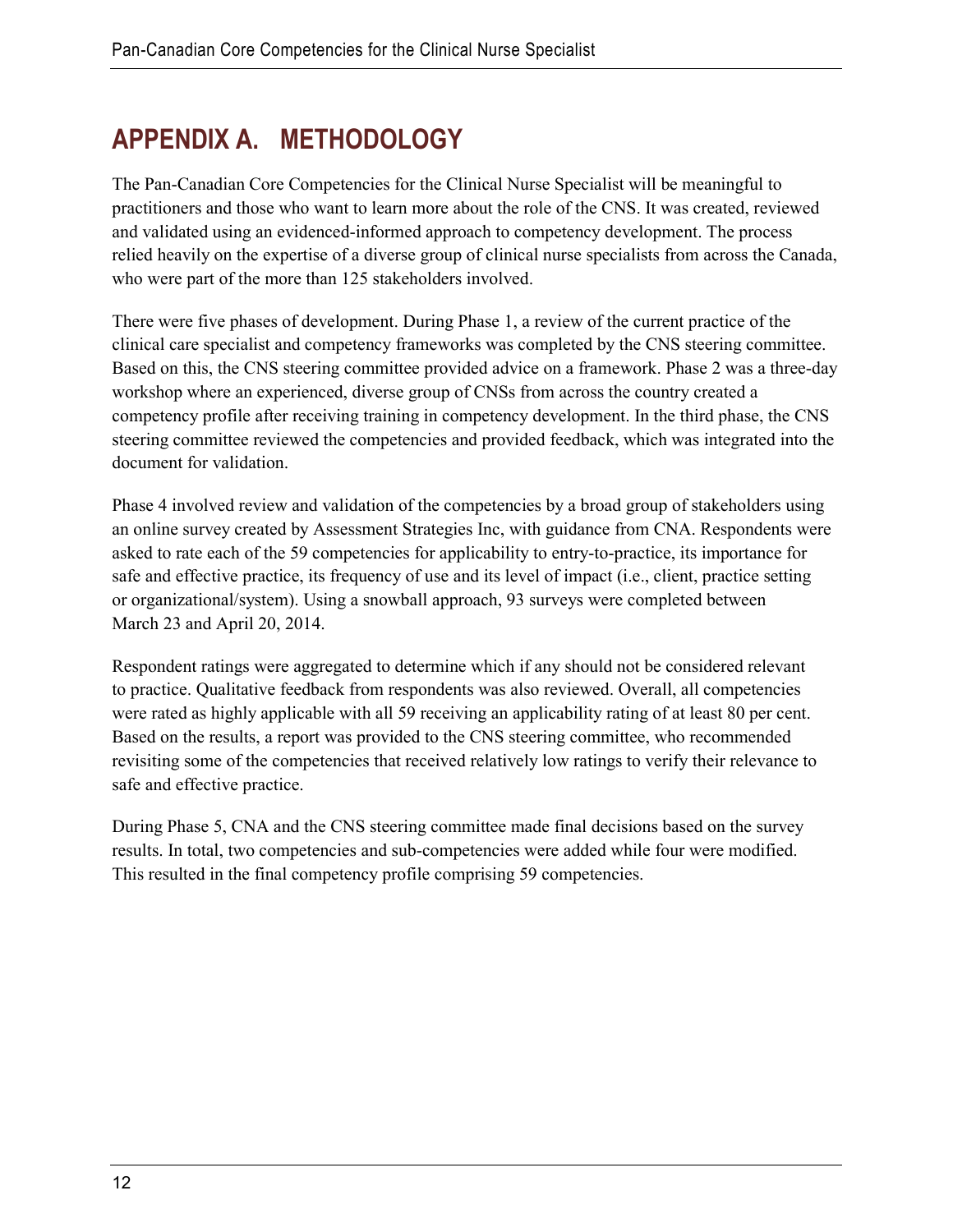## **APPENDIX B. ACKNOWLEDGEMENTS**

The Canadian Nurses Association extends its deepest appreciation to the CNS subject matter expert working group, the CNS steering committee and the CNSs and others across Canada who participated in the development of this document.

#### **CNS Subject Matter Expert Working Group**

**Lorraine Avery**, RN, MN, PhD (C), CNCC(C), Manitoba

**Carole Caron**, RN, B.Ed., MA, Ontario

**Kim Chapman**, RN, MScN, CON(C), New Brunswick

**Josephine Muxlow**, RN, MS, CPMHN(C), Nova Scotia

**Paula Walters**, RN, BSN, MEd, GNC(C), Newfoundland and Labrador

**Diane Campbell**, RN, PhD, **Saskatchewan** 

**Marcia Carr**, RN, BN, MS, GNC(C), NCA, British Columbia

**Joan Hamilton**, RN, MSc(N), Nova Scotia

**Nancy Thornton**, RN, MScN, CNN(C), Alberta

#### **CNS Steering Committee**

**Debra Allen**, RN, MN, **Alberta** 

**Marcia Carr**, RN, BN, MS, GNC(C), NCA, British Columbia

**Lynn Miller**, DNP, NP, Nova Scotia

**Elizabeth Ross**, RN, BScN, CON(C), CHPCN(C), Alberta

#### **CNA**

**Josette Roussel**, RN, GNC(C), MSc, M.Ed.

#### **ASI**

**Karine Georges**, MSc

**Denise Bryant-Lukosius**, RN, CON(C), PhD, Ontario

**Glenn Donnelly**, RN, ENC, SCOPE, BScN, MN, PhD, **Saskatchewan** 

**Josephine Muxlow**, RN, MS, CPMHN(C), Nova Scotia

**Kathy Wilson**, RN, MN, PhD, New Brunswick